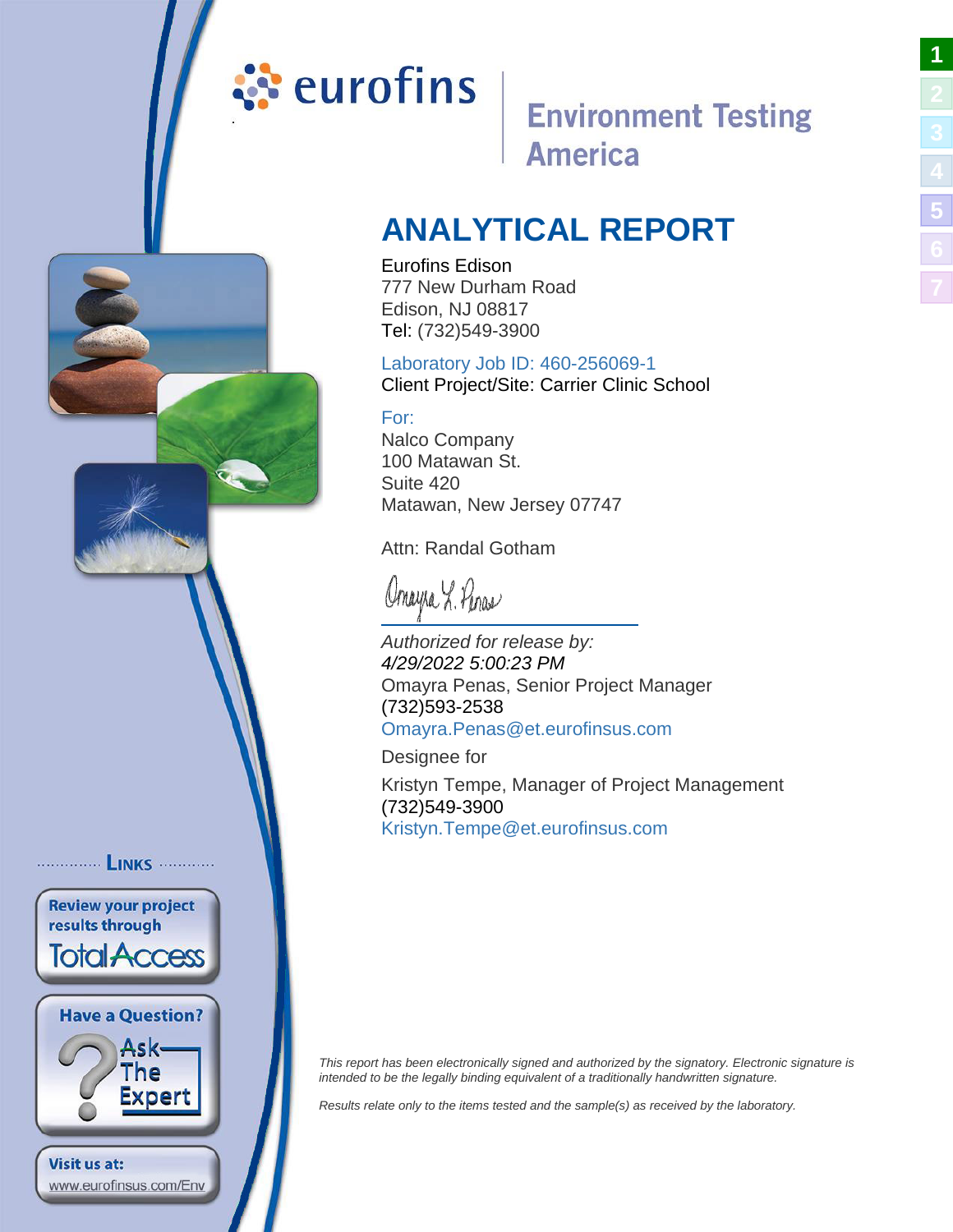#### <span id="page-1-0"></span>**Job ID: 460-256069-1**

#### **Laboratory: Eurofins Edison**

**Narrative**

#### **CASE NARRATIVE**

#### **Client: Nalco Company**

#### **Project: Carrier Clinic School**

#### **Report Number: 460-256069-1**

This case narrative is in the form of an exception report, where only the anomalies related to this report, method specific performance and/or QA/QC issues are discussed. If there are no issues to report, this narrative will include a statement that documents that there are no relevant data issues.

It should be noted that samples with elevated Reporting Limits (RLs) as a result of a dilution may not be able to satisfy customer reporting limits in some cases. Such increases in the RLs are unavoidable but acceptable consequence of sample dilution that enables quantification of target analytes or interferences which exceed the calibration range of the instrument.

Calculations are performed before rounding to avoid round-off errors in calculated results.

All holding times were met and proper preservation noted for the methods performed on these samples, unless otherwise detailed in the individual sections below.

#### **RECEIPT**

The samples were received on 4/11/2022 4:00 PM. Unless otherwise noted below, the samples arrived in good condition, and where required, properly preserved and on ice. The temperature of the cooler at receipt was 5.4º C.

Note: All samples which require thermal preservation are considered acceptable if the arrival temperature is within 2C of the required temperature or method specified range. For samples with a specified temperature of 4C, samples with a temperature ranging from just above freezing temperature of water to 6C shall be acceptable. Samples that are hand delivered immediately following collection may not meet these criteria, however they will be deemed acceptable according to NELAC standards, if there is evidence that the chilling process has begun, such as arrival on ice, etc.

#### **TOTAL METALS**

Samples G1 School (460-256069-1) and Main 4 School (460-256069-2) were analyzed for total metals in accordance with EPA Method 200.8 (ICP/MS). The samples were prepared on 04/13/2022 and analyzed on 04/14/2022.

As a standard practice all non-potable samples and related QC samples (i.e., MB, LCS, Dup, MS, SD) are diluted 5X prior to analysis. Further dilutions may be required dependent upon analyte levels in the samples. Refer to the analytical results forms for dilutions.

Sample G1 School (460-256069-1)[10X] required dilution prior to analysis. The reporting limits have been adjusted accordingly.

No difficulties were encountered during the metals analysis.

All quality control parameters were within the acceptance limits.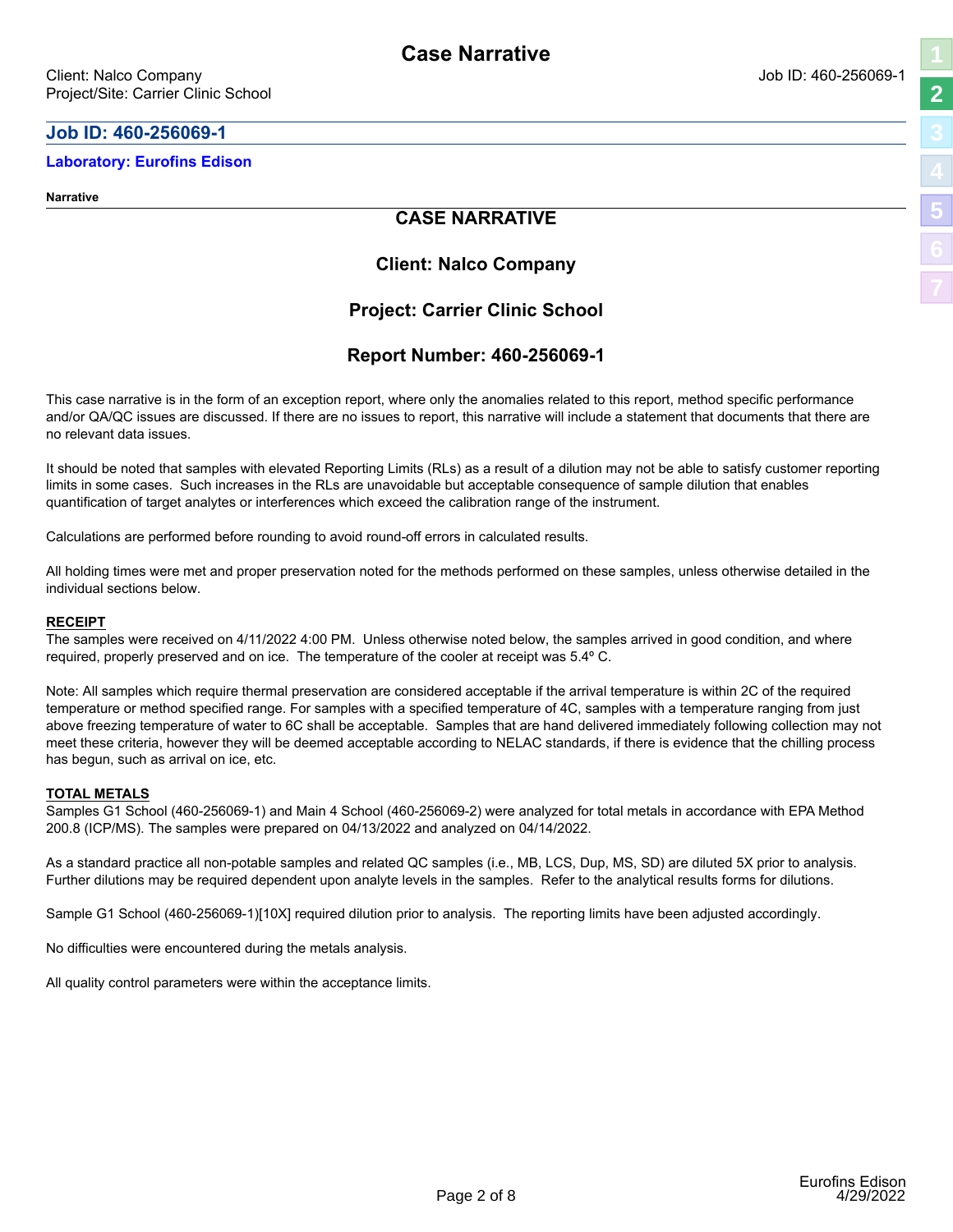# **Sample Summary**

| г<br>١                                                                                                                |
|-----------------------------------------------------------------------------------------------------------------------|
|                                                                                                                       |
|                                                                                                                       |
|                                                                                                                       |
| <b>Contract Contract Contract Contract Contract Contract Contract Contract Contract Contract Contract Contract Co</b> |
|                                                                                                                       |
|                                                                                                                       |
|                                                                                                                       |

<span id="page-2-0"></span>

| Lab Sample ID | <b>Client Sample ID</b> | <b>Matrix</b> | Collected | Received                      |
|---------------|-------------------------|---------------|-----------|-------------------------------|
| 460-256069-1  | G1 School               | Water         |           | 04/11/22 08:50 04/11/22 16:00 |
| 460-256069-2  | Main 4 School           | Water         |           | 04/11/22 08:55 04/11/22 16:00 |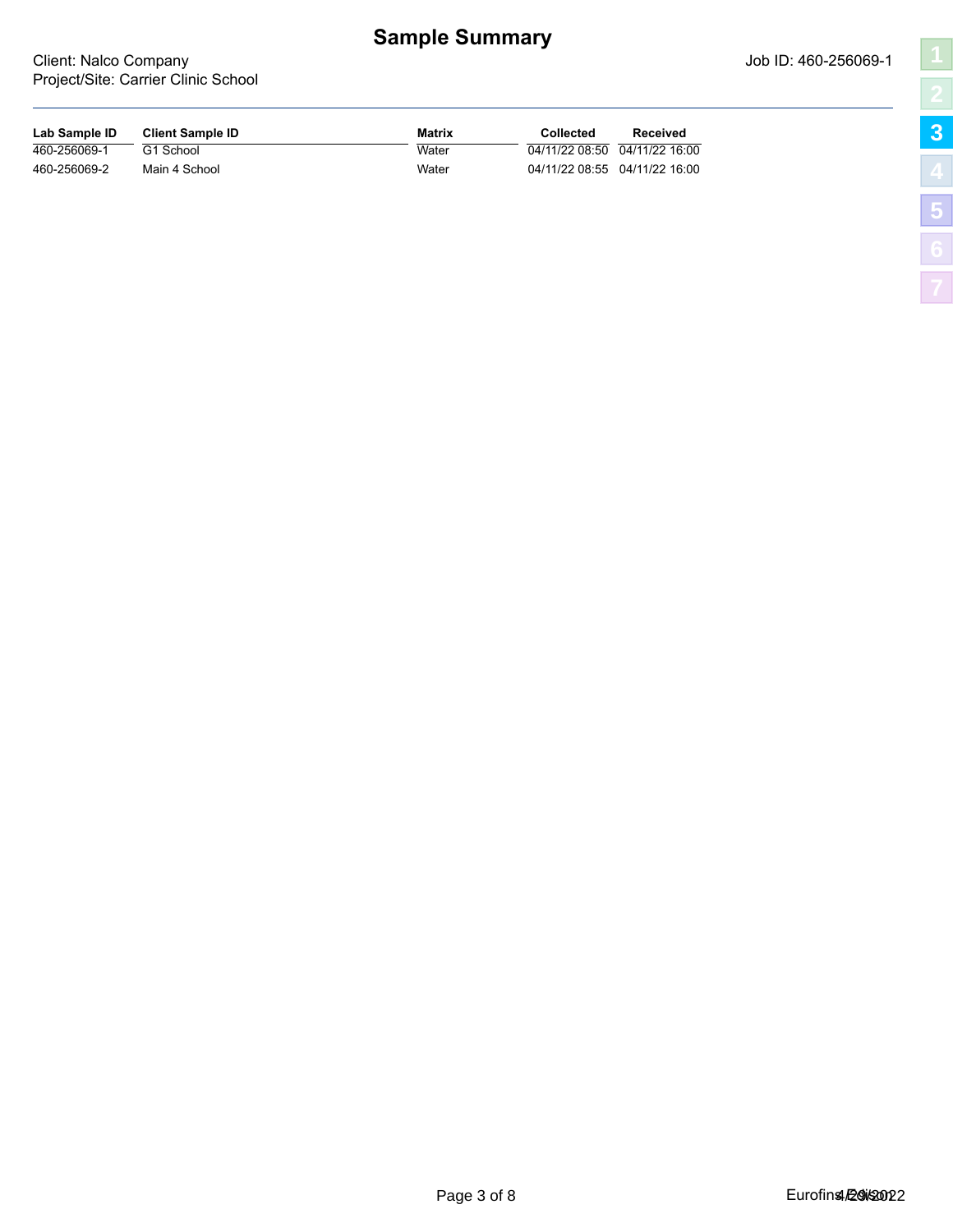## **Client Sample Results**

<span id="page-3-0"></span>Client: Nalco Company Job ID: 460-256069-1

**[4](#page-3-0)**

**[5](#page-4-0)**

| Project/Site: Carrier Clinic School    |      |                         |           |            |      |   |                             |                 |                      |
|----------------------------------------|------|-------------------------|-----------|------------|------|---|-----------------------------|-----------------|----------------------|
| <b>Client Sample ID: G1 School</b>     |      |                         |           |            |      |   | Lab Sample ID: 460-256069-1 |                 |                      |
| Date Collected: 04/11/22 08:50         |      |                         |           |            |      |   |                             |                 | <b>Matrix: Water</b> |
| Date Received: 04/11/22 16:00          |      |                         |           |            |      |   |                             |                 |                      |
| Method: 200.8 - Metals (ICP/MS)        |      |                         |           |            |      |   |                             |                 |                      |
| Analyte                                |      | <b>Result Qualifier</b> | <b>RL</b> | <b>MDL</b> | Unit | D | Analyzed                    |                 | Dil Fac Analyst      |
| <b>Copper</b>                          | 9700 |                         | 25        |            | uq/L |   | 04/14/22 17:12              |                 | 10 YZH               |
| <b>Lead</b>                            | 770  |                         | 20        |            | uq/L |   | 04/14/22 17:12              | 10 <sup>1</sup> | YZH                  |
| <b>Client Sample ID: Main 4 School</b> |      |                         |           |            |      |   | Lab Sample ID: 460-256069-2 |                 |                      |
| Date Collected: 04/11/22 08:55         |      |                         |           |            |      |   |                             |                 | <b>Matrix: Water</b> |
| Date Received: 04/11/22 16:00          |      |                         |           |            |      |   |                             |                 |                      |
| Method: 200.8 - Metals (ICP/MS)        |      |                         |           |            |      |   |                             |                 |                      |
| Analyte                                |      | <b>Result Qualifier</b> | <b>RL</b> | <b>MDL</b> | Unit | D | Analyzed                    |                 | Dil Fac Analyst      |
| <b>Copper</b>                          | 240  |                         | 2.5       |            | uq/L |   | 04/14/22 17:09              |                 | <b>YZH</b>           |

Lead **2.0** <2.0 2.0 ug/L 04/14/22 17:09 1 YZH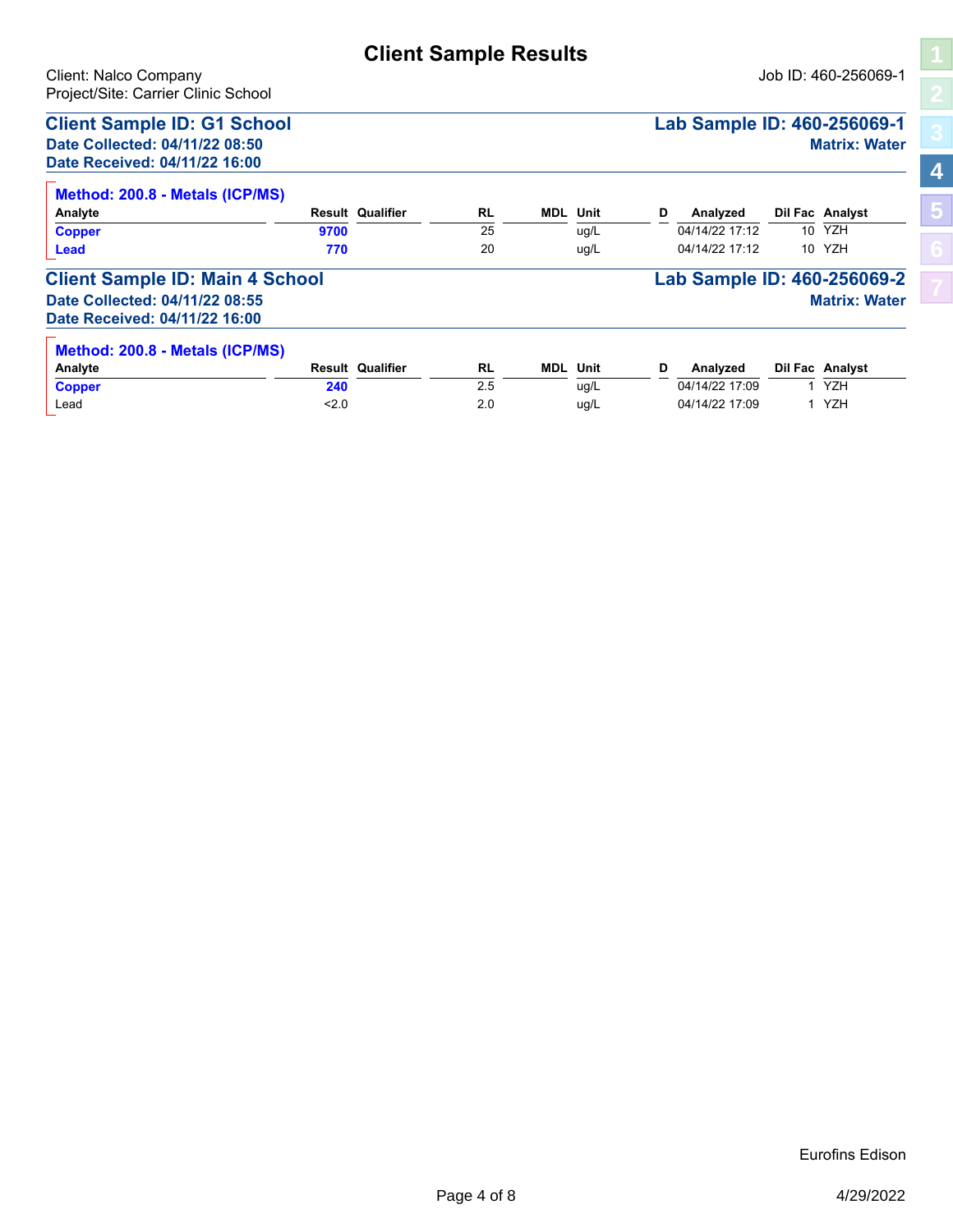#### <span id="page-4-0"></span>**Laboratory: Eurofins Edison**

The accreditations/certifications listed below are applicable to this report.

| Authority  | Program.     | <b>Identification Number</b> | <b>Expiration Date</b> |
|------------|--------------|------------------------------|------------------------|
| New Jersey | <b>NELAP</b> | 12028<br>$\sim$ $\sim$       | 06-30-22               |
|            |              |                              |                        |

#### **Glossary**

| Listed under the "D" column to designate that the result is reported on a dry weight basis<br>$\overline{\mathbf{a}}$<br>%R<br>Percent Recovery<br>1C<br>Result is from the primary column on a dual-column method.<br>2C<br>Result is from the confirmation column on a dual-column method.<br><b>CFL</b><br><b>Contains Free Liquid</b><br>CFU<br><b>Colony Forming Unit</b><br><b>CNF</b><br>Contains No Free Liquid<br><b>DER</b><br>Duplicate Error Ratio (normalized absolute difference)<br>Dil Fac<br><b>Dilution Factor</b><br>DL<br>Detection Limit (DoD/DOE)<br>DL, RA, RE, IN<br>Indicates a Dilution, Re-analysis, Re-extraction, or additional Initial metals/anion analysis of the sample<br><b>DLC</b><br>Decision Level Concentration (Radiochemistry)<br><b>EDL</b><br><b>Estimated Detection Limit (Dioxin)</b><br><b>LOD</b><br>Limit of Detection (DoD/DOE)<br>LOQ<br>Limit of Quantitation (DoD/DOE)<br>EPA recommended "Maximum Contaminant Level"<br><b>MCL</b><br><b>MDA</b><br>Minimum Detectable Activity (Radiochemistry)<br><b>MDC</b><br>Minimum Detectable Concentration (Radiochemistry)<br><b>MDL</b><br><b>Method Detection Limit</b><br>ML<br>Minimum Level (Dioxin)<br><b>MPN</b><br>Most Probable Number<br>MQL<br><b>Method Quantitation Limit</b><br>NC<br><b>Not Calculated</b><br>ND.<br>Not Detected at the reporting limit (or MDL or EDL if shown)<br><b>NEG</b><br>Negative / Absent<br>POS<br>Positive / Present<br>PQL<br><b>Practical Quantitation Limit</b><br><b>PRES</b><br>Presumptive<br>QC<br><b>Quality Control</b><br>RER<br>Relative Error Ratio (Radiochemistry)<br>RL<br>Reporting Limit or Requested Limit (Radiochemistry)<br><b>RPD</b><br>Relative Percent Difference, a measure of the relative difference between two points<br><b>TEF</b><br>Toxicity Equivalent Factor (Dioxin)<br><b>TEQ</b><br>Toxicity Equivalent Quotient (Dioxin)<br><b>TNTC</b><br><b>Too Numerous To Count</b> | <b>Abbreviation</b> | These commonly used abbreviations may or may not be present in this report. |
|----------------------------------------------------------------------------------------------------------------------------------------------------------------------------------------------------------------------------------------------------------------------------------------------------------------------------------------------------------------------------------------------------------------------------------------------------------------------------------------------------------------------------------------------------------------------------------------------------------------------------------------------------------------------------------------------------------------------------------------------------------------------------------------------------------------------------------------------------------------------------------------------------------------------------------------------------------------------------------------------------------------------------------------------------------------------------------------------------------------------------------------------------------------------------------------------------------------------------------------------------------------------------------------------------------------------------------------------------------------------------------------------------------------------------------------------------------------------------------------------------------------------------------------------------------------------------------------------------------------------------------------------------------------------------------------------------------------------------------------------------------------------------------------------------------------------------------------------------------------------------------------------------------------------------------------------------------|---------------------|-----------------------------------------------------------------------------|
|                                                                                                                                                                                                                                                                                                                                                                                                                                                                                                                                                                                                                                                                                                                                                                                                                                                                                                                                                                                                                                                                                                                                                                                                                                                                                                                                                                                                                                                                                                                                                                                                                                                                                                                                                                                                                                                                                                                                                          |                     |                                                                             |
|                                                                                                                                                                                                                                                                                                                                                                                                                                                                                                                                                                                                                                                                                                                                                                                                                                                                                                                                                                                                                                                                                                                                                                                                                                                                                                                                                                                                                                                                                                                                                                                                                                                                                                                                                                                                                                                                                                                                                          |                     |                                                                             |
|                                                                                                                                                                                                                                                                                                                                                                                                                                                                                                                                                                                                                                                                                                                                                                                                                                                                                                                                                                                                                                                                                                                                                                                                                                                                                                                                                                                                                                                                                                                                                                                                                                                                                                                                                                                                                                                                                                                                                          |                     |                                                                             |
|                                                                                                                                                                                                                                                                                                                                                                                                                                                                                                                                                                                                                                                                                                                                                                                                                                                                                                                                                                                                                                                                                                                                                                                                                                                                                                                                                                                                                                                                                                                                                                                                                                                                                                                                                                                                                                                                                                                                                          |                     |                                                                             |
|                                                                                                                                                                                                                                                                                                                                                                                                                                                                                                                                                                                                                                                                                                                                                                                                                                                                                                                                                                                                                                                                                                                                                                                                                                                                                                                                                                                                                                                                                                                                                                                                                                                                                                                                                                                                                                                                                                                                                          |                     |                                                                             |
|                                                                                                                                                                                                                                                                                                                                                                                                                                                                                                                                                                                                                                                                                                                                                                                                                                                                                                                                                                                                                                                                                                                                                                                                                                                                                                                                                                                                                                                                                                                                                                                                                                                                                                                                                                                                                                                                                                                                                          |                     |                                                                             |
|                                                                                                                                                                                                                                                                                                                                                                                                                                                                                                                                                                                                                                                                                                                                                                                                                                                                                                                                                                                                                                                                                                                                                                                                                                                                                                                                                                                                                                                                                                                                                                                                                                                                                                                                                                                                                                                                                                                                                          |                     |                                                                             |
|                                                                                                                                                                                                                                                                                                                                                                                                                                                                                                                                                                                                                                                                                                                                                                                                                                                                                                                                                                                                                                                                                                                                                                                                                                                                                                                                                                                                                                                                                                                                                                                                                                                                                                                                                                                                                                                                                                                                                          |                     |                                                                             |
|                                                                                                                                                                                                                                                                                                                                                                                                                                                                                                                                                                                                                                                                                                                                                                                                                                                                                                                                                                                                                                                                                                                                                                                                                                                                                                                                                                                                                                                                                                                                                                                                                                                                                                                                                                                                                                                                                                                                                          |                     |                                                                             |
|                                                                                                                                                                                                                                                                                                                                                                                                                                                                                                                                                                                                                                                                                                                                                                                                                                                                                                                                                                                                                                                                                                                                                                                                                                                                                                                                                                                                                                                                                                                                                                                                                                                                                                                                                                                                                                                                                                                                                          |                     |                                                                             |
|                                                                                                                                                                                                                                                                                                                                                                                                                                                                                                                                                                                                                                                                                                                                                                                                                                                                                                                                                                                                                                                                                                                                                                                                                                                                                                                                                                                                                                                                                                                                                                                                                                                                                                                                                                                                                                                                                                                                                          |                     |                                                                             |
|                                                                                                                                                                                                                                                                                                                                                                                                                                                                                                                                                                                                                                                                                                                                                                                                                                                                                                                                                                                                                                                                                                                                                                                                                                                                                                                                                                                                                                                                                                                                                                                                                                                                                                                                                                                                                                                                                                                                                          |                     |                                                                             |
|                                                                                                                                                                                                                                                                                                                                                                                                                                                                                                                                                                                                                                                                                                                                                                                                                                                                                                                                                                                                                                                                                                                                                                                                                                                                                                                                                                                                                                                                                                                                                                                                                                                                                                                                                                                                                                                                                                                                                          |                     |                                                                             |
|                                                                                                                                                                                                                                                                                                                                                                                                                                                                                                                                                                                                                                                                                                                                                                                                                                                                                                                                                                                                                                                                                                                                                                                                                                                                                                                                                                                                                                                                                                                                                                                                                                                                                                                                                                                                                                                                                                                                                          |                     |                                                                             |
|                                                                                                                                                                                                                                                                                                                                                                                                                                                                                                                                                                                                                                                                                                                                                                                                                                                                                                                                                                                                                                                                                                                                                                                                                                                                                                                                                                                                                                                                                                                                                                                                                                                                                                                                                                                                                                                                                                                                                          |                     |                                                                             |
|                                                                                                                                                                                                                                                                                                                                                                                                                                                                                                                                                                                                                                                                                                                                                                                                                                                                                                                                                                                                                                                                                                                                                                                                                                                                                                                                                                                                                                                                                                                                                                                                                                                                                                                                                                                                                                                                                                                                                          |                     |                                                                             |
|                                                                                                                                                                                                                                                                                                                                                                                                                                                                                                                                                                                                                                                                                                                                                                                                                                                                                                                                                                                                                                                                                                                                                                                                                                                                                                                                                                                                                                                                                                                                                                                                                                                                                                                                                                                                                                                                                                                                                          |                     |                                                                             |
|                                                                                                                                                                                                                                                                                                                                                                                                                                                                                                                                                                                                                                                                                                                                                                                                                                                                                                                                                                                                                                                                                                                                                                                                                                                                                                                                                                                                                                                                                                                                                                                                                                                                                                                                                                                                                                                                                                                                                          |                     |                                                                             |
|                                                                                                                                                                                                                                                                                                                                                                                                                                                                                                                                                                                                                                                                                                                                                                                                                                                                                                                                                                                                                                                                                                                                                                                                                                                                                                                                                                                                                                                                                                                                                                                                                                                                                                                                                                                                                                                                                                                                                          |                     |                                                                             |
|                                                                                                                                                                                                                                                                                                                                                                                                                                                                                                                                                                                                                                                                                                                                                                                                                                                                                                                                                                                                                                                                                                                                                                                                                                                                                                                                                                                                                                                                                                                                                                                                                                                                                                                                                                                                                                                                                                                                                          |                     |                                                                             |
|                                                                                                                                                                                                                                                                                                                                                                                                                                                                                                                                                                                                                                                                                                                                                                                                                                                                                                                                                                                                                                                                                                                                                                                                                                                                                                                                                                                                                                                                                                                                                                                                                                                                                                                                                                                                                                                                                                                                                          |                     |                                                                             |
|                                                                                                                                                                                                                                                                                                                                                                                                                                                                                                                                                                                                                                                                                                                                                                                                                                                                                                                                                                                                                                                                                                                                                                                                                                                                                                                                                                                                                                                                                                                                                                                                                                                                                                                                                                                                                                                                                                                                                          |                     |                                                                             |
|                                                                                                                                                                                                                                                                                                                                                                                                                                                                                                                                                                                                                                                                                                                                                                                                                                                                                                                                                                                                                                                                                                                                                                                                                                                                                                                                                                                                                                                                                                                                                                                                                                                                                                                                                                                                                                                                                                                                                          |                     |                                                                             |
|                                                                                                                                                                                                                                                                                                                                                                                                                                                                                                                                                                                                                                                                                                                                                                                                                                                                                                                                                                                                                                                                                                                                                                                                                                                                                                                                                                                                                                                                                                                                                                                                                                                                                                                                                                                                                                                                                                                                                          |                     |                                                                             |
|                                                                                                                                                                                                                                                                                                                                                                                                                                                                                                                                                                                                                                                                                                                                                                                                                                                                                                                                                                                                                                                                                                                                                                                                                                                                                                                                                                                                                                                                                                                                                                                                                                                                                                                                                                                                                                                                                                                                                          |                     |                                                                             |
|                                                                                                                                                                                                                                                                                                                                                                                                                                                                                                                                                                                                                                                                                                                                                                                                                                                                                                                                                                                                                                                                                                                                                                                                                                                                                                                                                                                                                                                                                                                                                                                                                                                                                                                                                                                                                                                                                                                                                          |                     |                                                                             |
|                                                                                                                                                                                                                                                                                                                                                                                                                                                                                                                                                                                                                                                                                                                                                                                                                                                                                                                                                                                                                                                                                                                                                                                                                                                                                                                                                                                                                                                                                                                                                                                                                                                                                                                                                                                                                                                                                                                                                          |                     |                                                                             |
|                                                                                                                                                                                                                                                                                                                                                                                                                                                                                                                                                                                                                                                                                                                                                                                                                                                                                                                                                                                                                                                                                                                                                                                                                                                                                                                                                                                                                                                                                                                                                                                                                                                                                                                                                                                                                                                                                                                                                          |                     |                                                                             |
|                                                                                                                                                                                                                                                                                                                                                                                                                                                                                                                                                                                                                                                                                                                                                                                                                                                                                                                                                                                                                                                                                                                                                                                                                                                                                                                                                                                                                                                                                                                                                                                                                                                                                                                                                                                                                                                                                                                                                          |                     |                                                                             |
|                                                                                                                                                                                                                                                                                                                                                                                                                                                                                                                                                                                                                                                                                                                                                                                                                                                                                                                                                                                                                                                                                                                                                                                                                                                                                                                                                                                                                                                                                                                                                                                                                                                                                                                                                                                                                                                                                                                                                          |                     |                                                                             |
|                                                                                                                                                                                                                                                                                                                                                                                                                                                                                                                                                                                                                                                                                                                                                                                                                                                                                                                                                                                                                                                                                                                                                                                                                                                                                                                                                                                                                                                                                                                                                                                                                                                                                                                                                                                                                                                                                                                                                          |                     |                                                                             |
|                                                                                                                                                                                                                                                                                                                                                                                                                                                                                                                                                                                                                                                                                                                                                                                                                                                                                                                                                                                                                                                                                                                                                                                                                                                                                                                                                                                                                                                                                                                                                                                                                                                                                                                                                                                                                                                                                                                                                          |                     |                                                                             |
|                                                                                                                                                                                                                                                                                                                                                                                                                                                                                                                                                                                                                                                                                                                                                                                                                                                                                                                                                                                                                                                                                                                                                                                                                                                                                                                                                                                                                                                                                                                                                                                                                                                                                                                                                                                                                                                                                                                                                          |                     |                                                                             |
|                                                                                                                                                                                                                                                                                                                                                                                                                                                                                                                                                                                                                                                                                                                                                                                                                                                                                                                                                                                                                                                                                                                                                                                                                                                                                                                                                                                                                                                                                                                                                                                                                                                                                                                                                                                                                                                                                                                                                          |                     |                                                                             |
|                                                                                                                                                                                                                                                                                                                                                                                                                                                                                                                                                                                                                                                                                                                                                                                                                                                                                                                                                                                                                                                                                                                                                                                                                                                                                                                                                                                                                                                                                                                                                                                                                                                                                                                                                                                                                                                                                                                                                          |                     |                                                                             |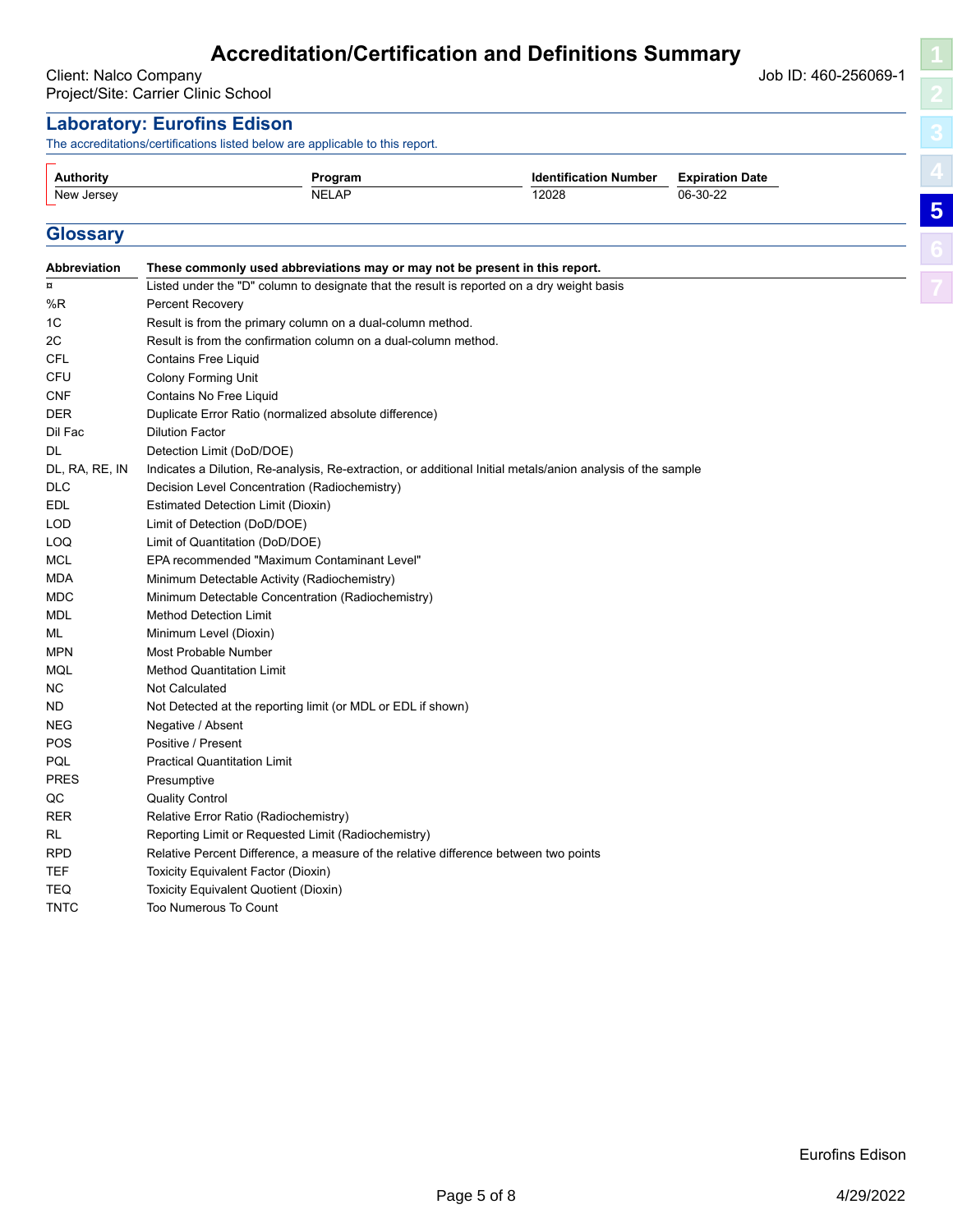| ŧ |  |
|---|--|
|   |  |
|   |  |
|   |  |
|   |  |
|   |  |

<span id="page-5-0"></span>

| Method | <b>Method Description</b>                | Protocol | Laboratory     |  |
|--------|------------------------------------------|----------|----------------|--|
| 200.8  | Metals (ICP/MS)                          | EPA      | TAL EDI        |  |
| 200    | Preparation, Metals                      | EPA      | <b>TAL EDI</b> |  |
|        | <b>Protocol References:</b>              |          |                |  |
|        | EPA = US Environmental Protection Agency |          |                |  |
|        | <b>Laboratory References:</b>            |          |                |  |

TAL EDI = Eurofins Edison, 777 New Durham Road, Edison, NJ 08817, TEL (732)549-3900

Eurofins Edison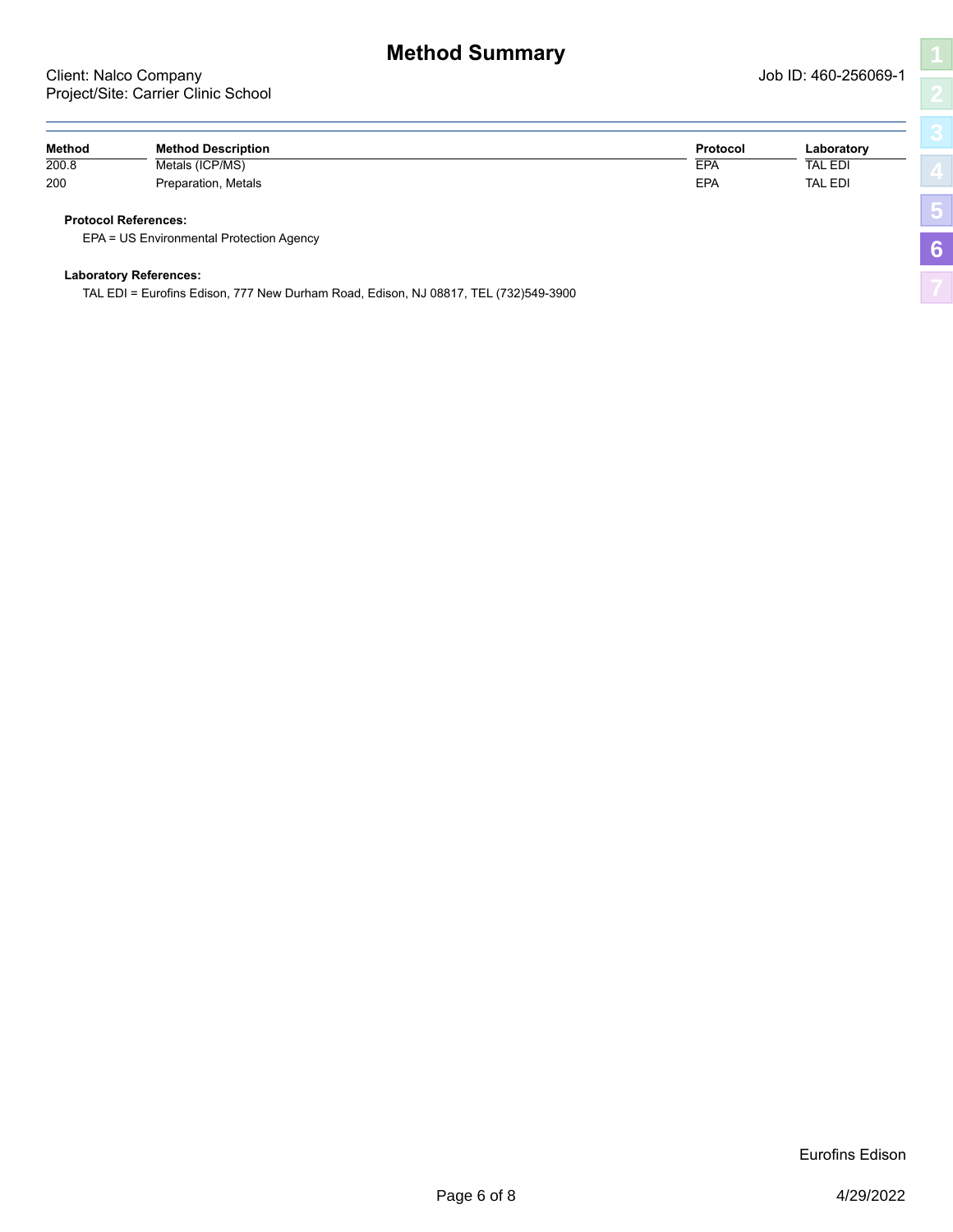<span id="page-6-0"></span>

| Address:                                                                                                                                          |                                                                                                                                   |                                                                        | Chain of Custody Record                                                                | 636231                         | <b>Environment Testing</b><br><b>Weurofins</b> |  |
|---------------------------------------------------------------------------------------------------------------------------------------------------|-----------------------------------------------------------------------------------------------------------------------------------|------------------------------------------------------------------------|----------------------------------------------------------------------------------------|--------------------------------|------------------------------------------------|--|
|                                                                                                                                                   | Regulatory Program:                                                                                                               | $\Box$ NPDES<br>$\Box$                                                 | $\Box$ Other:<br>$\Box$ RCRA                                                           |                                | TAL-8210<br>America<br>q<br>2662               |  |
| <b>Client Contact</b>                                                                                                                             | 7<br>$\tilde{L}$<br>Project Manager:                                                                                              | 244<br>$\check{\checkmark}$                                            | 0.42<br>hadie<br>Site Contact:                                                         | Z<br>$\tilde{\mathbf{z}}$<br>J | COC No:                                        |  |
| Wate<br>$\eta_{\acute{\alpha}}/\omega$<br>Company Name:                                                                                           | 32<br>Tel/Email:                                                                                                                  | 333<br>J                                                               | Date:<br><b>Carrier:</b><br>2b1<br>906<br>Lab Contact:                                 |                                | COCS<br>৳                                      |  |
| 07737<br>$\widetilde{\mathcal{X}}$<br>≷<br>D4D4<br>4<br>$L_{\text{Coul}}$<br>O<br>City/State/Zip:<br>Address:                                     | around Time<br>Analysis Turn<br>CALENDAR DAYS                                                                                     | WORKING DAYS                                                           |                                                                                        |                                | For Lab Use Only<br>Sampler:                   |  |
| $\frac{1}{2}$<br>J<br>$\overline{\phantom{a}}$<br>$\infty$<br>73<br>Phone:<br>Fax                                                                 | TAT if different from Below<br>2 weeks                                                                                            |                                                                        |                                                                                        |                                | Walk-in Client:<br>Lab Sampling:               |  |
| J<br>$\overline{\mathcal{M}}$<br>$\mu$ m<br>Project Name:<br>Site:                                                                                | 1 week                                                                                                                            |                                                                        |                                                                                        |                                |                                                |  |
| ζ<br>Mich<br>$\frac{40}{\sqrt{2}}$                                                                                                                | 2 days<br>$1$ day                                                                                                                 |                                                                        |                                                                                        |                                | Job / SDG No.                                  |  |
| Sample Identification                                                                                                                             | Sample<br>$\begin{array}{c} \mathsf{Type} \\ \text{(c=Comp,}\\ \mathsf{G=Graph)} \end{array}$<br>Sample<br>Time<br>Sample<br>Date | $\frac{\# of}{\text{Cont.}}$<br>Matrix                                 | Perform MS / MSD ( V / N )<br>Filtered Sample (Y/N)                                    |                                | Sample Specific Notes:                         |  |
| $3ch\acute{\circ}$<br>$\epsilon_L$                                                                                                                | 2200.50<br>Z,<br>J                                                                                                                |                                                                        |                                                                                        |                                |                                                |  |
| choo<br>$\sim$<br>J<br>$n_{1}$<br>Ź                                                                                                               | 55<br>2258<br>71<br>J                                                                                                             |                                                                        | ⇒                                                                                      |                                | $\mathcal{L}_{\ell}$                           |  |
|                                                                                                                                                   |                                                                                                                                   |                                                                        |                                                                                        |                                |                                                |  |
|                                                                                                                                                   |                                                                                                                                   |                                                                        |                                                                                        |                                |                                                |  |
| Page 7 of 8                                                                                                                                       |                                                                                                                                   |                                                                        |                                                                                        |                                |                                                |  |
|                                                                                                                                                   |                                                                                                                                   |                                                                        |                                                                                        |                                |                                                |  |
|                                                                                                                                                   |                                                                                                                                   |                                                                        |                                                                                        |                                |                                                |  |
|                                                                                                                                                   |                                                                                                                                   |                                                                        |                                                                                        |                                |                                                |  |
|                                                                                                                                                   |                                                                                                                                   |                                                                        |                                                                                        |                                |                                                |  |
|                                                                                                                                                   |                                                                                                                                   |                                                                        |                                                                                        |                                |                                                |  |
|                                                                                                                                                   |                                                                                                                                   |                                                                        | 460-256069 Chain of Custody                                                            |                                |                                                |  |
|                                                                                                                                                   |                                                                                                                                   |                                                                        |                                                                                        |                                |                                                |  |
| Preservation Used: 1= Ice, 2= HCI; 3= H2SO4; (4=HNO3;) 5=NaOH; 6= Other                                                                           |                                                                                                                                   |                                                                        |                                                                                        |                                |                                                |  |
| Are any samples from a listed EPA Hazardous Waste?<br>Comments Section if the lab is to dispose of the sample.<br>Possible Hazard Identification: | Please List any EPA Waste Codes for the sample in the                                                                             |                                                                        | Sample Disposal (A fee may be assessed if samples are retained longer than 1 month)    |                                |                                                |  |
| Skin Irritant<br>Flammable<br>Non-Hazard                                                                                                          | Poison B                                                                                                                          | Unknown                                                                | Disposal by Lab<br>$\fbox{\parbox{1.5cm} {\bf Return}} \hbox{\footnotesize to Client}$ | Archive for                    | Months                                         |  |
| Special Instructions/QC Requirements & Comments:                                                                                                  |                                                                                                                                   |                                                                        |                                                                                        |                                |                                                |  |
| $\frac{1}{2}$<br>Yes<br>Custody Seals Intact:                                                                                                     | Custody Seal No.                                                                                                                  |                                                                        | $)$ : Obs'd<br>ြ<br>Temp.<br>Cooler                                                    | Corrid                         | Therm ID No                                    |  |
| Relinquished by:                                                                                                                                  | $\frac{1}{3}$<br>Company:<br>Nello                                                                                                | $\frac{1}{2}$<br>Date/Time:<br>$\frac{1}{4}$ $\frac{1}{7}$<br>$\equiv$ | Received by<br>3.63<br>$\equiv$                                                        | <b>Ledwoo</b>                  | Date/T<br>⊃                                    |  |
| Relinquished by:                                                                                                                                  | Company:                                                                                                                          | Date/Time:                                                             | Received by:                                                                           | Company                        | Date/Time:                                     |  |
| industrial by:<br>129<br>2020                                                                                                                     | Company:                                                                                                                          | Date/Time:                                                             | Received M Laboratory by:                                                              | Company:                       | Date/Time:                                     |  |
|                                                                                                                                                   |                                                                                                                                   |                                                                        | 1244<br>$\sum_{i=1}^{n}$                                                               | $Z^2$                          | V,<br>$\frac{1}{2}$                            |  |
|                                                                                                                                                   |                                                                                                                                   |                                                                        |                                                                                        |                                |                                                |  |

**[5](#page-4-0)**

**[7](#page-6-0)**